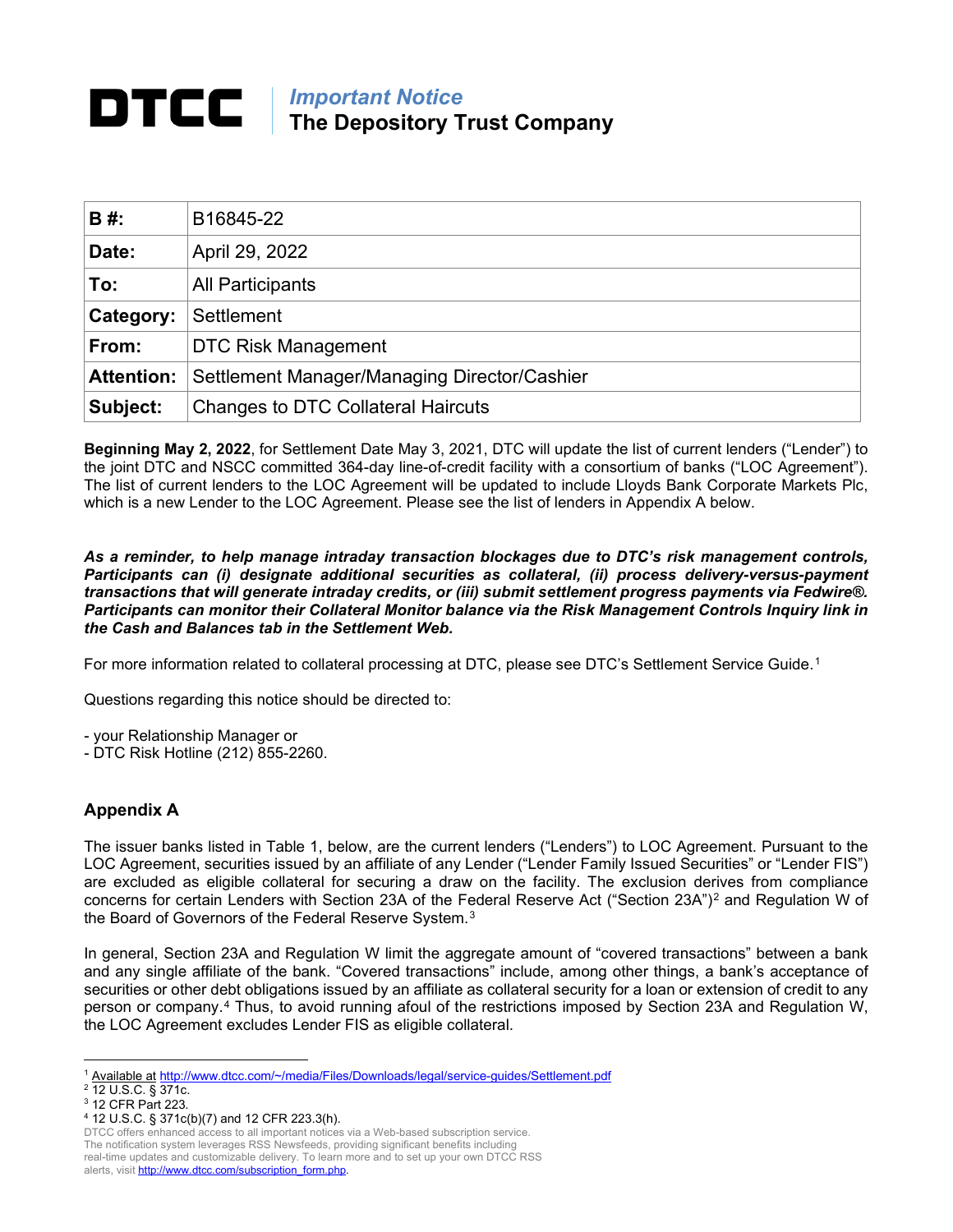In order to align the collateral value that DTC assigns to Lender FIS with the LOC Agreement, as part of DTC's risk management controls, DTC applies a 100% haircut and assigns no collateral value to any current or future Lender FIS held as Net Additions in a Participant account.

## **Table 1:**

| Lender                                                                       |
|------------------------------------------------------------------------------|
| JPMorgan Chase Bank, N.A.                                                    |
| Bank of America, N.A.                                                        |
| Bank of China, New York Branch                                               |
| Industrial and Commercial Bank of China Limited, New York Branch             |
| United Overseas Bank Limited, New York Agency                                |
| Commerzbank AG, New York Branch                                              |
| Royal Bank of Canada                                                         |
| The Bank of Nova Scotia                                                      |
| Wells Fargo Bank, National Association                                       |
| Agricultural Bank of China Ltd, New York Branch                              |
| U.S. Bank National Association                                               |
| Santander Bank, N.A.                                                         |
| MUFG Bank, Ltd.                                                              |
| The Toronto-Dominion Bank, New York Branch                                   |
| Australia and New Zealand Banking Group Limited                              |
| Bank of Communications Co., Ltd., New York Branch                            |
| Citibank, N.A.                                                               |
| Landesbank Hessen-Thuringen Girozentrale, acting through its New York Branch |
| <b>Barclays Bank PLC</b>                                                     |
| Credit Suisse AG, Cayman Islands Branch                                      |
| Deutsche Bank AG New York Branch                                             |
| <b>State Street Bank and Trust Company</b>                                   |
| The Bank of New York Mellon                                                  |
| Credit Agricole Corporate and Investment Bank                                |
| Goldman Sachs Bank USA                                                       |
| Morgan Stanley Bank, N.A.                                                    |
| <b>UBS AG, Stamford Branch</b>                                               |
| Citizens Bank, NA                                                            |
| HSBC Bank USA, N.A.                                                          |
| Associated Bank, N.A.                                                        |
| <b>CIBC Bank USA</b>                                                         |
| Comerica Bank                                                                |
| Brown Brothers Harriman & Co.                                                |
| Taiwan Cooperative Bank, Seattle Branch                                      |
| <b>Standard Chartered Bank</b>                                               |
| Lloyds Bank Corporate Markets Plc                                            |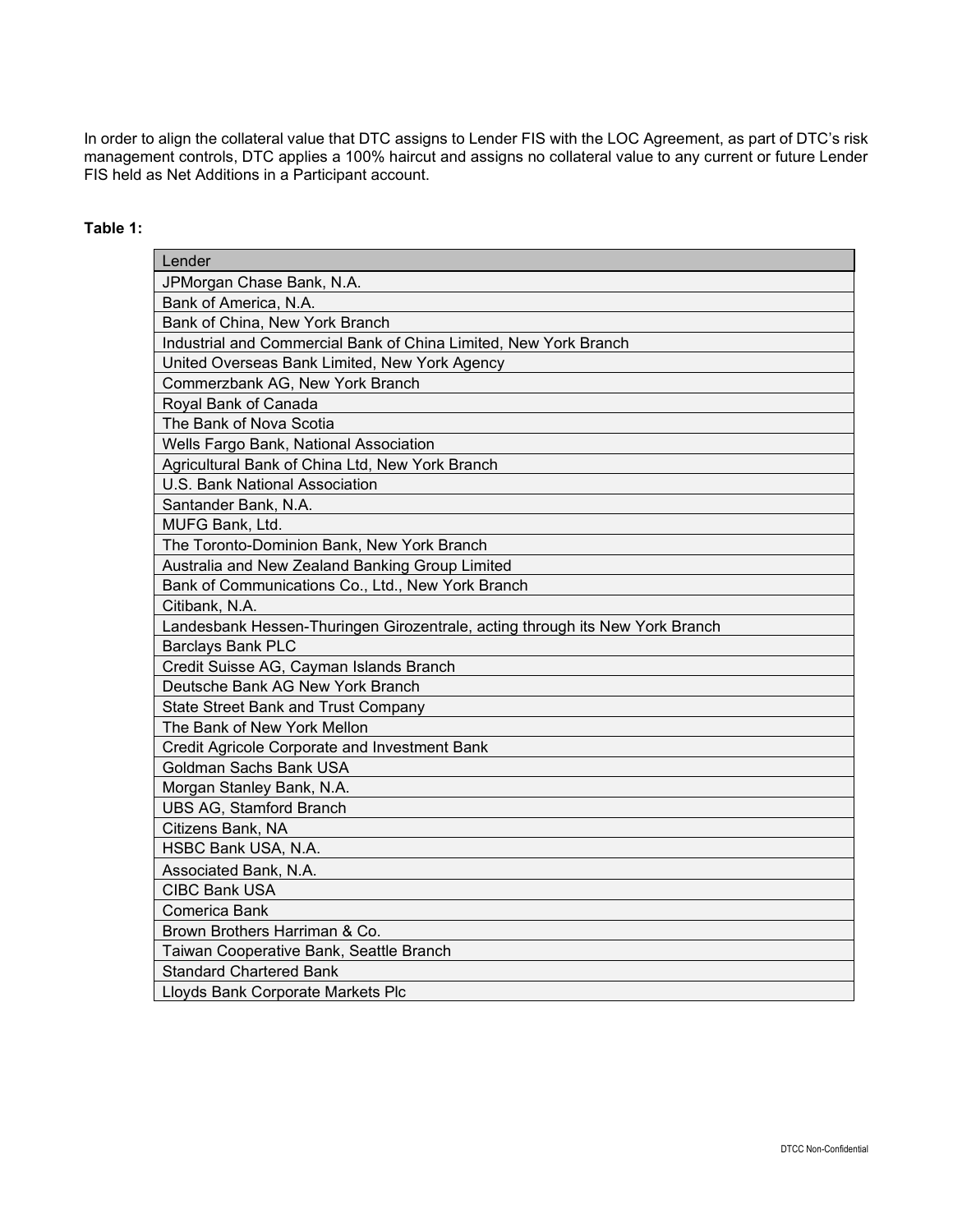## **Appendix A – Eligible Collateral (All categories)**

| <b>Security Type</b>                                                             | Rating (S&P/Moody)              | <b>Collateral</b><br><b>Haircut</b> |
|----------------------------------------------------------------------------------|---------------------------------|-------------------------------------|
| <b>Interest bearing United States Treasury Securities</b>                        |                                 |                                     |
| with remaining terms to maturity of up to 2 years                                |                                 | 2%                                  |
| with remaining terms to maturity in excess of 2 years<br>and up to 5 years       |                                 | 3%                                  |
| with remaining terms to maturity in excess of 5 years<br>and up to 10 years      |                                 | 4%                                  |
| with remaining terms to maturity in excess of 10 years                           |                                 | 6%                                  |
| Zero Coupon United States Treasury Securities                                    |                                 |                                     |
| with remaining terms to maturity of up to 2 years                                |                                 | 2%                                  |
| with remaining terms to maturity in excess of 2 years<br>and up to 5 years       |                                 | 5%                                  |
| with remaining terms to maturity in excess of 5 years                            |                                 | 12%                                 |
| MBS issued by a US Agency and US Government                                      |                                 |                                     |
| Sponsored Enterprise (GSE)                                                       |                                 | 7%                                  |
| All other GSEs not under US Govt conservatorship                                 | AAA to AA / Aaa to Aa2          | 7%                                  |
| MBS issued by a US Agency and US Government<br><b>Sponsored Enterprise (GSE)</b> | Rated below Aa2/AA              | 100%                                |
| All other GSEs not under US Govt conservatorship                                 | Not Rated or rated below Aa2/AA |                                     |

| <b>Security Type</b>                                                                                                                               | Rating (S&P/Moody)     | <b>Collateral Haircut</b> |
|----------------------------------------------------------------------------------------------------------------------------------------------------|------------------------|---------------------------|
|                                                                                                                                                    |                        |                           |
| Interest bearing Agency unsecured notes, debentures<br>and other interest-bearing obligations of (i)<br>instrumentalities of the U.S. or (ii) GSEs |                        |                           |
| GNMA, FNMA, FHLMC, remaining terms to maturity of<br>up to 10 years                                                                                |                        | 5%                        |
| All other GSEs not under US Govt conservatorship with<br>remaining terms to maturity of up to 10 years                                             | AAA to AA / Aaa to Aa2 | 7%                        |
| GNMA, FNMA, FHLMC, remaining terms to maturity in<br>excess of 10 years                                                                            |                        | 7%                        |

100%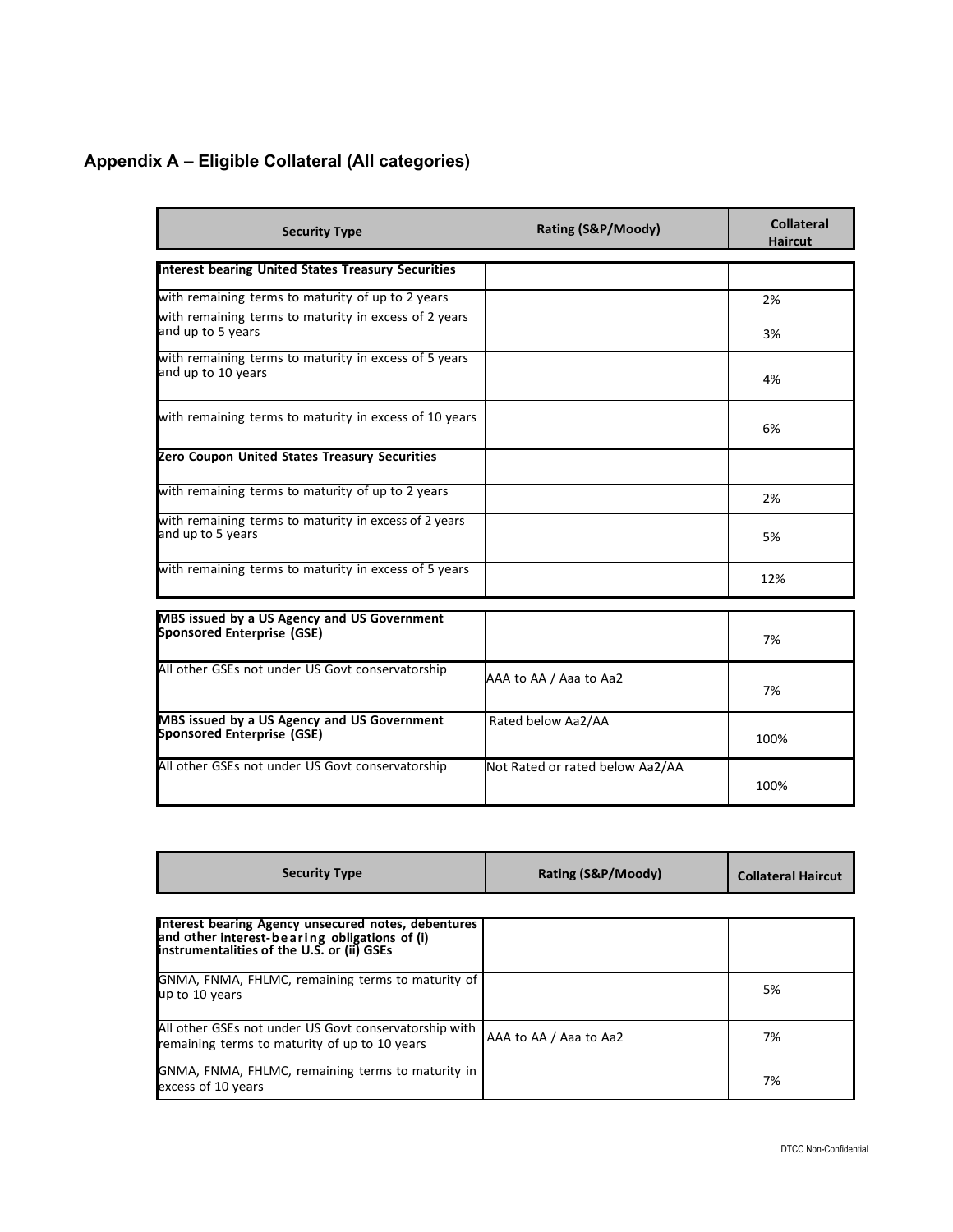| All other GSEs not under US Govt conservatorship<br>with remaining terms to maturity in excess of 10<br>vears                                 | AAA to AA / Aaa to Aa2          | 10%  |
|-----------------------------------------------------------------------------------------------------------------------------------------------|---------------------------------|------|
| GNMA, FNMA, FHLMC with any remaining maturity                                                                                                 | Rated below Aa2/AA              | 100% |
| All other GSEs not under US Govt conservatorship<br>with any remaining maturity                                                               | Not Rated or rated below Aa2/AA | 100% |
| Zero Coupon Agency unsecured notes, debentures<br>and other interest bearing obligations of (i)<br>Instrumentalities of the U.S. or (ii) GSEs |                                 |      |
| GNMA, FNMA, FHLMC, remaining terms to maturity of<br>up to 5 years                                                                            |                                 | 7%   |
| All other GSEs not under US Govt conservatorship with<br>remaining terms to maturity of up to 5 years                                         | AAA to AA / Aaa to Aa2          | 7%   |
| GNMA, FNMA, FHLMC, remaining terms to maturity in<br>excess of 5 years                                                                        |                                 | 12%  |
| All other GSEs not under US Govt conservatorship with<br>remaining terms to maturity in excess of 5 years                                     | AAA to AA / Aaa to Aa2          | 18%  |
| GNMA, FNMA, FHLMC with any remaining maturity                                                                                                 | Rated below Aa2/AA              | 100% |
| All other GSEs not under US Govt conservatorship with<br>any remaining terms to maturity                                                      | Not rated or rated below Aa2/AA | 100% |

| Fixed-rate, non-callable, non-amortizing<br>Canadian Dollar (CAD) - denominated negotiable<br>debt obligations with fixed maturity, in book<br>entry form, issued by the federal Government of<br><b>Canada</b> |           |     |
|-----------------------------------------------------------------------------------------------------------------------------------------------------------------------------------------------------------------|-----------|-----|
| with remaining terms to maturity of up to 10 years                                                                                                                                                              | AAA / Aaa | 4%  |
| with remaining terms to maturity in excess of 10 years                                                                                                                                                          | AAA / Aaa | 8%  |
| Zero coupon Canadian Dollar (CAD) -<br>denominated negotiable debt obligations with<br>fixed maturity, in book entry form, issued by the<br>federal Government of Canada                                        |           |     |
| with remaining terms to maturity of up to 10 years                                                                                                                                                              | AAA / Aaa | 7%  |
| with remaining terms to maturity in excess of 10 years                                                                                                                                                          | AAA / Aaa | 14% |

| <b>Security Type</b>                               | Rating (S&P/Moody)               | <b>Collateral Haircut</b> |
|----------------------------------------------------|----------------------------------|---------------------------|
|                                                    |                                  |                           |
| <b>Agency CMOs</b>                                 |                                  |                           |
| Supported by US Govt conservatorship and 2 Vendor  |                                  |                           |
| prices                                             |                                  | 20%                       |
| All other GSEs not under US Govt conservatorship   | AAA to AA / Aaa to Aa2           | 20%                       |
| < 2 Vendor Prices                                  |                                  | 100%                      |
| <b>Medium-Term Notes / Corporate Bonds</b>         |                                  |                           |
| Issued by a supranational institution              | AAA to AA / Aaa to Aa2           | 20%                       |
|                                                    |                                  |                           |
| Issued by a corporation other than a supranational | AAA to A- / Aaa to A3            | 20%                       |
|                                                    | BBB+ to BBB- / Baa1 to Baa3      | 30%                       |
|                                                    | BB+ to BB- / Ba1 to Ba3          | 40%                       |
|                                                    | $B+$ to B- $/$ B1 to B3          | 50%                       |
|                                                    | CCC+ / Caa1 and below or unrated | 100%                      |

 $\overline{\phantom{a}}$ 

Е

Ħ.

 $\overline{\phantom{a}}$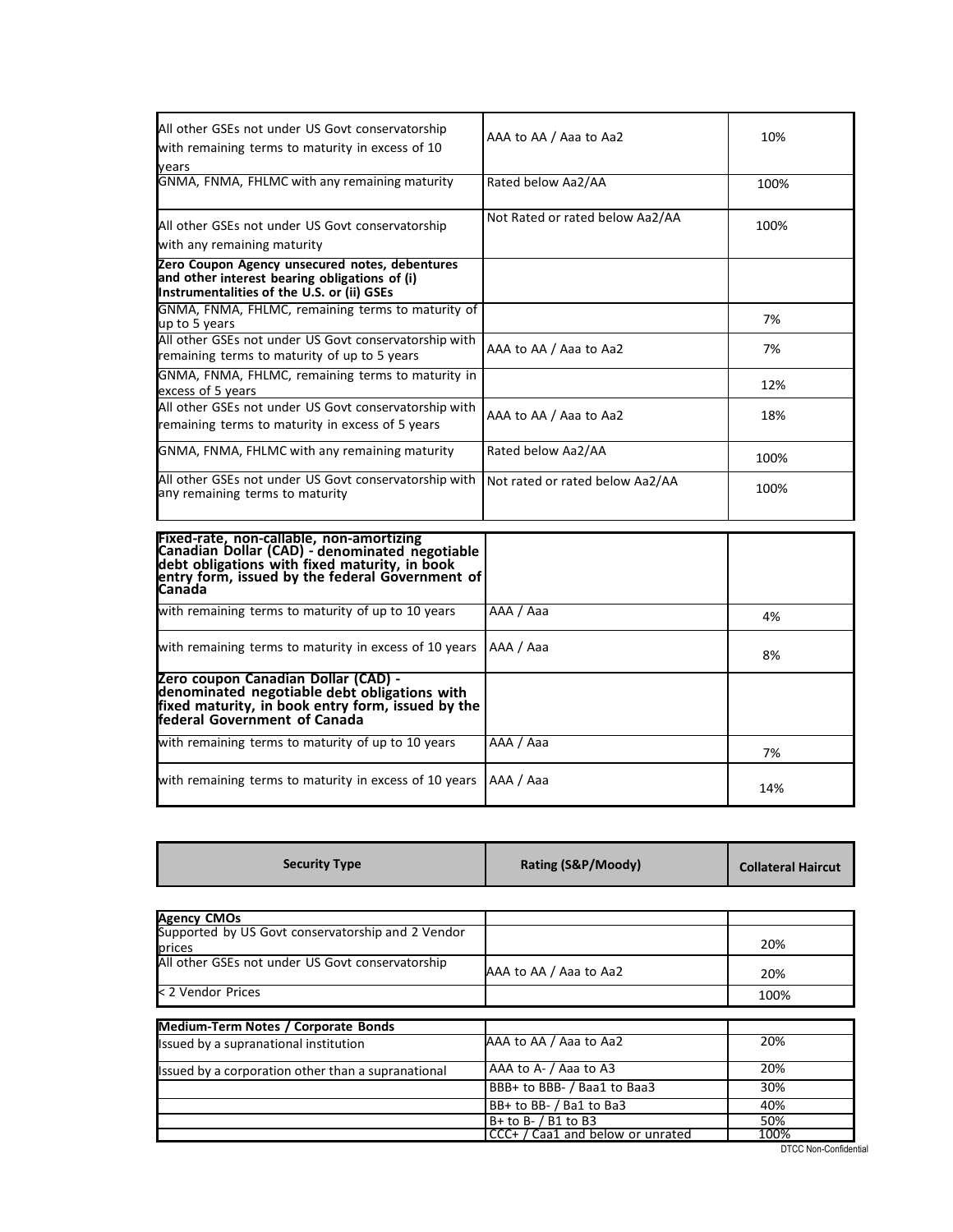| <b>Municipal Bonds</b>                                                                                                                 |                              |      |
|----------------------------------------------------------------------------------------------------------------------------------------|------------------------------|------|
|                                                                                                                                        | AAA to A- / Aaa to A3        | 25%  |
|                                                                                                                                        | BBB+ to BBB- / Baa1 to Baa3  | 30%  |
|                                                                                                                                        | BB+ to BB- / Ba1 to Ba3      | 100% |
|                                                                                                                                        | B+ / B1 and below or unrated | 100% |
|                                                                                                                                        |                              |      |
|                                                                                                                                        |                              |      |
| <b>Money market Instruments</b>                                                                                                        |                              |      |
| Corporate Commercial Paper Discount Notes (maturity<br>not to exceed one year)                                                         | A-1+ to A-1 / P-1            | 6%   |
|                                                                                                                                        | $A-2 / P-2$                  | 30%  |
|                                                                                                                                        | $A-3 / P-3$                  | 100% |
|                                                                                                                                        | below A-3 / P-3 or unrated   | 100% |
|                                                                                                                                        |                              |      |
| Institutional Negotiable Certificates of Deposit (original<br>maturity 270 days or less)                                               | A-1+ to A-1 / P-1            | 6%   |
|                                                                                                                                        | $A-2 / P-2$                  | 100% |
|                                                                                                                                        | $A-3 / P-3$                  | 100% |
|                                                                                                                                        | below A-3 / P-3 or unrated   | 100% |
|                                                                                                                                        |                              |      |
| Municipal Commercial Paper Discount Notes, Municipal<br>Notes and Other Short Term Municipal Debt (maturity<br>not to exceed one year) | SP-1+ to SP-1 / MIG-1        | 10%  |
|                                                                                                                                        | SP-2 / MIG-2                 | 100% |
|                                                                                                                                        | $SP-3 / MIG-3$               | 100% |
|                                                                                                                                        | below SP-3 / MIG-3           | 100% |
|                                                                                                                                        |                              |      |
| Preferred Stock in CP mode                                                                                                             | All                          | 100% |
| <b>Bankers Acceptances</b>                                                                                                             | All                          | 100% |
| <b>Discount Notes</b>                                                                                                                  | All                          | 100% |
| <b>Short Term Bank Notes</b>                                                                                                           | All                          | 100% |
|                                                                                                                                        |                              |      |
| Institutional Negotiable Certificates of Deposit<br>(original maturity greater than 270 days, with                                     |                              |      |
| remaining maturity of up to five years)                                                                                                |                              |      |

|                                              | AAA to A- / Aaa to A3            | 10%  |
|----------------------------------------------|----------------------------------|------|
|                                              | BBB+ to BBB- / Baa1 to Baa3      | 25%  |
|                                              | BB+ to BB- / Ba1 to Ba3          | 100% |
|                                              | $B+$ to B- $/$ B1 to B3          | 100% |
|                                              | CCC+ / Caa1 and below or unrated | 100% |
| with remaining maturity of more than 5 years | All                              | 100% |

| <b>Security Type</b>                                                                            | Rating (S&P/Moody)             | <b>Collateral Haircut</b> |
|-------------------------------------------------------------------------------------------------|--------------------------------|---------------------------|
|                                                                                                 |                                |                           |
| Corporate and Municipal Variable-Rate Demand<br>Obligations (non-CP Mode with 2 Agency Ratings) |                                |                           |
|                                                                                                 | AAA / Aaa                      | 20%                       |
|                                                                                                 | AA+ to AA- / Aa1 to Aa3        | 35%                       |
|                                                                                                 | $A+$ to $A-$ / A1 to A3        | 50%                       |
|                                                                                                 | BBB+ to BBB- / Baa1 to Baa3    | 75%                       |
|                                                                                                 | BB+ / Ba1 and below or unrated | 100%                      |
| less than 2 Agency Ratings                                                                      |                                | 100%                      |
| <b>Corporate and Municipal Variable-Rate Demand</b><br>Obligations (in-CP Mode)                 |                                |                           |
|                                                                                                 | All                            | 100%                      |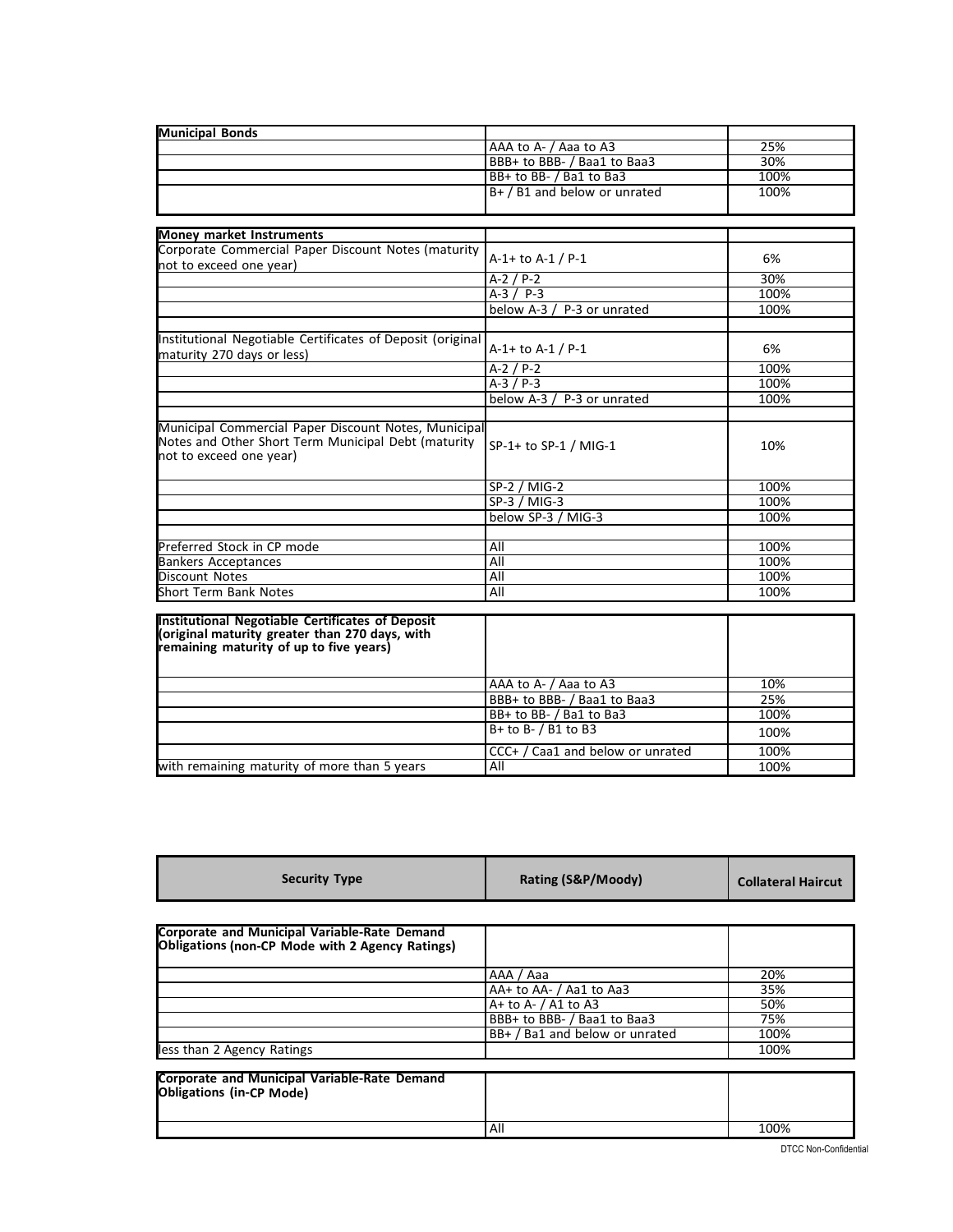| <b>Non-Agency CMOs</b>                                                                                                                                                                                                                             |                                |      |
|----------------------------------------------------------------------------------------------------------------------------------------------------------------------------------------------------------------------------------------------------|--------------------------------|------|
| 2 Agency Ratings & 2 Vendor Prices                                                                                                                                                                                                                 | AAA / Aaa                      | 50%  |
| 2 Agency Ratings & 2 Vendor Prices                                                                                                                                                                                                                 | AA+ to AA- / Aa1 to Aa3        | 60%  |
| 2 Agency Ratings & 2 Vendor Prices                                                                                                                                                                                                                 | $A+$ / A1 and below or unrated | 100% |
| < 2 Agency Ratings or < 2 Vendor Prices                                                                                                                                                                                                            |                                | 100% |
|                                                                                                                                                                                                                                                    |                                |      |
| Asset Backed Securities (ABS) supported by US Govt<br>conservatorship and 2 Vendor prices                                                                                                                                                          |                                | 35%  |
| <b>Publicly issued Asset Backed Securities (ABS)</b>                                                                                                                                                                                               |                                |      |
| 2 Vendor prices                                                                                                                                                                                                                                    | AAA / Aaa                      | 35%  |
| 2 Vendor prices                                                                                                                                                                                                                                    | AA+ to AA- / Aa1 to Aa3        | 45%  |
| 2 Vendor prices                                                                                                                                                                                                                                    | $A+$ / A1 and below or unrated | 100% |
| < 2 Vendor prices                                                                                                                                                                                                                                  |                                | 100% |
|                                                                                                                                                                                                                                                    |                                |      |
| Equity Securities (Common, Preferred) listed on<br>a U.S. national securities exchange, NASDAQ, or<br>a Canadian securities exchange                                                                                                               |                                |      |
| with a market price of \$10.00 or more per share or per<br>other unit                                                                                                                                                                              |                                | 25%  |
| with a market price between \$7.50 and \$9.99 per share<br>or                                                                                                                                                                                      |                                | 30%  |
| with a market price between \$5.00 and \$7.49 per share<br>or                                                                                                                                                                                      |                                | 50%  |
| with a market price below \$5.00 per share or per other                                                                                                                                                                                            |                                | 100% |
| unit                                                                                                                                                                                                                                               |                                |      |
| <b>Equity Securities (Warrants, Rights, Units, Closed</b><br>End Mutual Funds) listed on a U.S. national<br>securities exchange, NASDAQ, or a Canadian<br>securities exchange with a market price of \$5.00<br>or more per share or per other unit |                                |      |
| with a market price of \$5.00 or more per share or per<br>other unit                                                                                                                                                                               |                                | 50%  |
| with a market price below \$5.00 per share or per other<br>unit                                                                                                                                                                                    |                                | 100% |
| American Depository Receipts (ADRs) traded OTC                                                                                                                                                                                                     |                                |      |
| with a market price of \$5.00 or more per share or per<br>other unit                                                                                                                                                                               |                                | 50%  |
| American Depository Receipts (ADRs) traded OTC                                                                                                                                                                                                     |                                |      |
| with a market price below \$5.00 per share or per other<br>unit                                                                                                                                                                                    |                                | 100% |

| <b>Security Type</b>                                                                                           | Rating (S&P/Moody) | <b>Collateral Haircut</b> |
|----------------------------------------------------------------------------------------------------------------|--------------------|---------------------------|
| UITs listed or not listed on a U.S. national securities<br>exchange, NASDAQ, or a Canadian securities exchange |                    |                           |
| with a market price of \$5.00 or more per share or per<br>other unit                                           |                    | 50%                       |
| with a market price below \$5.00 per share or per other<br>unit                                                |                    | 100%                      |